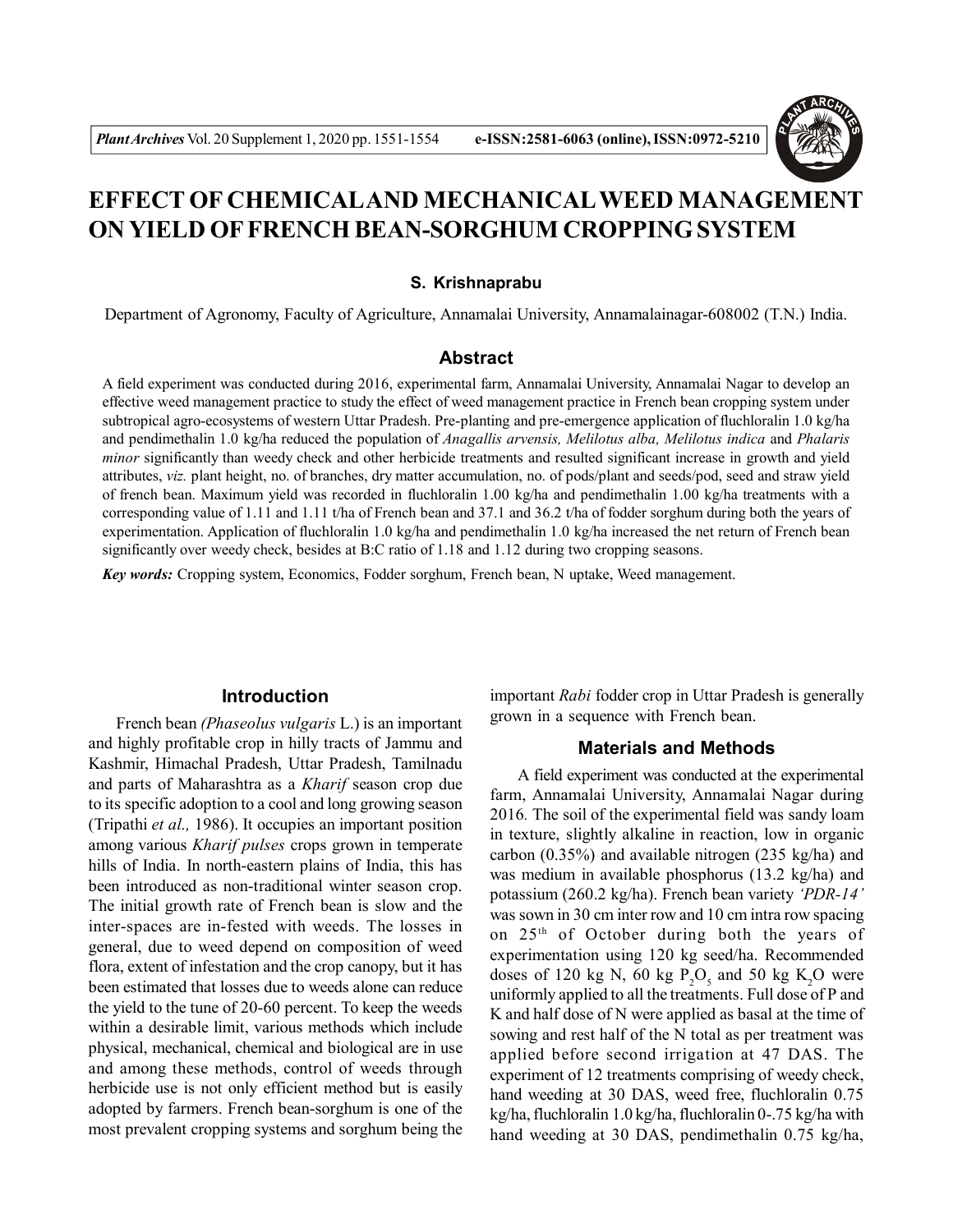|                                                               | <b>Plant</b> | No. of          | Dry matter          | <b>Stover</b> | Plant       | No. of          |
|---------------------------------------------------------------|--------------|-----------------|---------------------|---------------|-------------|-----------------|
| <b>Treatments</b>                                             | height       | branches        | accumulation        | yield         | height      | <b>branches</b> |
|                                                               | (cm)         | $\theta$ /plant | $\theta$ /plant (g) | (t/ha)        | (cm)        | /plant          |
| Weedy check                                                   | 18.48(4.36)  | 16.58(4.13)     |                     | 17.19(4.20)   | 20.11(4.54) |                 |
| Hand weeding at 30 DAS                                        | 14.24(3.84)  | 12.21(3.56)     | 24.6                | 8.49(3.00)    | 11.49(3.46) | 46.4            |
| Weed free                                                     | 0.00(0.71)   | 0.00(0.71)      | 100.0               | 4.04(2.13)    | 4.68(2.27)  | 76.6            |
| Fluchlorain 0.75 kg/ha                                        | 6.98(2.73)   | 5.92(2.53)      | 63.2                | 4.72(2.28)    | 5.23(2.39)  | 73.3            |
| Fluchloralin 1.00 kg/ha                                       | 3.84(2.08)   | 3.34(1.88)      | 80.5                | 4.29(2.19)    | 4.73(2.29)  | 75.8            |
| Fluchloraiin $0.75 \text{ kg/ha} + \text{HW} 30 \text{ DAS}$  | 4.98(2.34)   | 4.16(2.16)      | 73.9                | 4.47(2.23)    | 4.98(2.34)  | 74.7            |
| Pendimethalin 0.75 kg/ha                                      | 7.62(2.85)   | 6.13(2.57)      | 60.8                | 4.40(2.21)    | 5.47(2.44)  | 73.5            |
| Pendimethalin 1.00 kg/ha                                      | 4.03(2.13)   | 3.55(2.01)      | 78.4                | 4.11(2.15)    | 5.04(2.35)  | 75.5            |
| Pendimethalin $0.75 \text{ kg/ha} + \text{HW} 30 \text{ DAS}$ | 5.65(2.48)   | 4.78(2.30)      | 70.2                | 4.29(2.19)    | 5.29(2.41)  | 74.3            |
| Oxyfluorfen 0.1 5 kg/ha                                       | 8.84(3.06)   | 7.08(2.75)      | 54.6                | 4.63(2.26)    | 5.53(2.45)  | 72.7            |
| Oxyfluorfen 0.20 kg/ha                                        | 5.89(2.53)   | 5.14(2.37)      | 68.5                | 4.22(2.17)    | 5.09(2.36)  | 75.0            |
| Oxyfluorfen 0.15 kg/ha + HW 30 DAS                            | 6.38(2.62)   | 5.61(2.47)      | 65.8                | 4.39(2.21)    | 5.29(2.41)  | 74.0            |
| $LSD(P=0.05)$                                                 | 0.20         | 0.31            | 4.3                 | NS.           | NS.         | NS              |

**Table 1:** Effect of various treatments on dry matter of weeds in French bean and sorghum at 60 DAS.

pendimethalin 1.0 kg/ha, pendimethalin 0.75 kg/ha with hand weeding at 30 DAS, oxyfluorfen 0.15 kg/ha, oxyfluorfen 0.20 kg/ha, oxyfluorfen 0.15 kg/ha with hand weeding at 30 DAS and were arranged in a randomized block design with three replications. Herbicide treatments were applied pre-planting and pre-emergence with the help of knapsack sprayer fitted with flat fan T-jet nozzle at a spray volume of 500 litre. In weed free plots, weeds were removed manually.

# **Results and Discussion**

#### **Floristic composition**

The experimental field was infested with weeds as well as sedges. The dominant weeds in French bean were *Anagallis arvensis, Melilotus alba*, *Melilotus indica* and *Phalaris minor.* The Sorghum crop in weedy check

**Table 2:** Growth attributes of French bean at 90 DAS as influenced by various herbicides.

|                                                              | <b>Plant</b> | No. of   | Dry matter           | <b>Stover</b> |
|--------------------------------------------------------------|--------------|----------|----------------------|---------------|
| <b>Treatments</b>                                            | height       | branches | accumulation         | yield         |
|                                                              | (cm)         | /plant   | $\sqrt{$ plant $(g)$ | (t/ha)        |
| Weedy check                                                  | 20.7         | 4.19     | 72                   | 1.09          |
| Hand weeding at 30 DAS                                       | 23.1         | 4.83     | 7.4                  | 1.13          |
| Weed free                                                    | 27.5         | 6.53     | 10.0                 | 1.60          |
| Fluchloraiin 0.75 kg/ha                                      | 24.5         | 5.14     | 7.6                  | 1.26          |
| Fluchloralin 1.00 kg/ha                                      | 26.8         | 6.11     | 10.0                 | 1.58          |
| Fluchloraiin $0.75 \text{ kg/ha} + \text{HW} 30 \text{ DAS}$ | 25.0         | 5.62     | 9.7                  | 1.50          |
| Pendimethalin 0.75 kg/ha                                     | 24.6         | 5.27     | 8.3                  | 1.26          |
| Pendimethalin 1.00 kg/ha                                     | 25.7         | 6.05     | 10.0                 | 1.58          |
| Pendimethalin $0.75 \text{ kg/ha} + \text{HW}30 \text{ DAS}$ | 25.0         | 5.58     | 9.7                  | 1.50          |
| Oxyfluorfen 0.15 kg/ha                                       | 23.1         | 5.47     | 7.5                  | 1.18          |
| Oxyfluorfen 0.20 kg/ha                                       | 24.9         | 5.44     | 8.5                  | 1.48          |
| Oxyfluorfen $0.15 \text{ kg/ha} + \text{HW} 30 \text{ DAS}$  | 23.2         | 5.35     | 8.6                  | 1.29          |
| $LSD(P=0.05)$                                                | 1.86         | 0.54     | 0.98                 | 0.94          |

plot was *Cynodon dactylon, Altenanthera* sp., *Cyperus iria etc.*

#### **Weed biomass**

Weeds population was significantly affected in French bean by different weed management practices. During first year, fluchloralin 1.0 kg/ha and pendimethalin 1.0 kg/ha were comparable for weed population and these were significantly superior over weedy check and application of hand weeding at 30 DAS treatments. Dry matter of weeds was minimum  $(3.84 \text{ g/m}^2)$  with fluchloralin 1.0 kg/ha due to higher weed control efficiency (80.48 %). But during second year, dry matter of weed was lowest  $(3.34 \text{ g/m}^2)$  with fluchlorlin kg/ha closely followed by pendimethalin 1.0 kg/ha in ascending order, respectively (Table 1). All these treatments were significantly superior to weedy check due to their higher

weed control efficiencies. There was no impact of treatments applied on weed dry matter accumulation in sorghum crop.

# **Yield**

Fluchloralin 1.0 kg/ha produced taller plant closely followed by pendimethalin 1.0 kg/ha as compared to weedy check. The superiority of fluchloralin 1.0 kg/ha and pendimethalin 1.00 kg/ha at 90 DAS in term of shoot height might have accrued to increase (Table 2). These results were akin to Mishra *et al.,* (1998). Similarly, dry matter production was the result of growth characters, *viz.* plant height, no. of branches/plant and leaf area index. The highest dry matter and maximum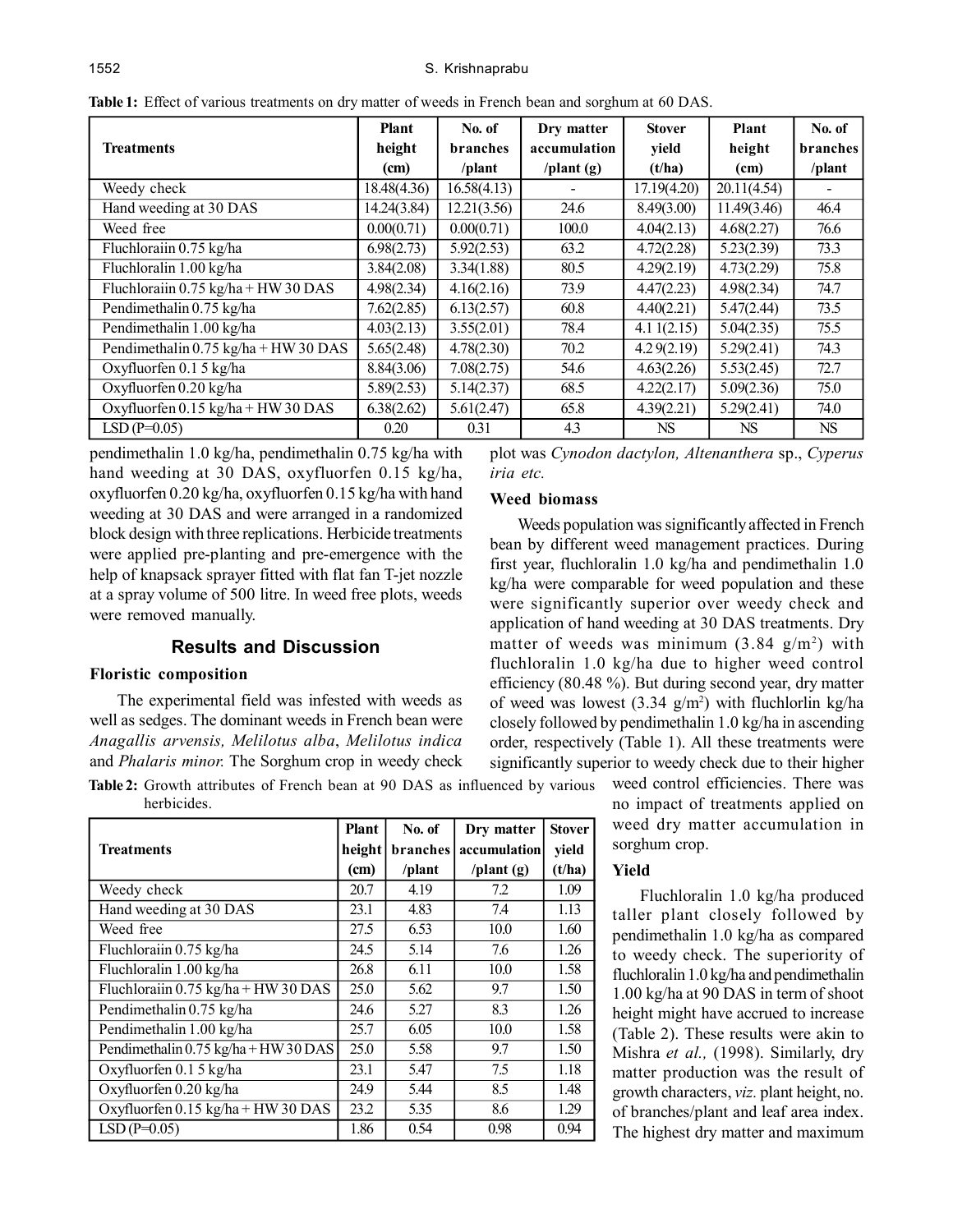Effect of Chemical and Mechanical Weed Mangagement on Yield of French Bean-Sorghum Cropping System 1553

|  |  |  |  |  | Table 3: French bean equivalent yield of system. |
|--|--|--|--|--|--------------------------------------------------|
|--|--|--|--|--|--------------------------------------------------|

| <b>Treatments</b>                     | Yield<br>(t/ha) | <b>Green fodder</b><br>yield (t/ha) | <b>French bean</b><br>equivalent yield<br>of system (t/ha) |
|---------------------------------------|-----------------|-------------------------------------|------------------------------------------------------------|
| Weedy check                           | 0.64            | 26.87                               | 2.88                                                       |
| Hand weeding at 30 DAS                | 0.67            | 29.85                               | 3.16                                                       |
| Weed free                             | 1.13            | 31.95                               | 3.79                                                       |
| Fluchloralin 0.75 kg/ha               | 0.86            | 30.25                               | 3.38                                                       |
| Fluchloralin 1.00 kg/ha               | 1.11            | 31.76                               | 3.76                                                       |
| Fluchloralin $0.75$ kg/ha + HW 30 DAS | 0.95            | 31.03                               | 3.53                                                       |
| Pendimethalin 0,75 kg/ha              | 0.85            | 30.36                               | 3.38                                                       |
| Pendimethalin 1.00 kg/ha              | 1.11            | 31.54                               | 3.74                                                       |
| Pendimethalin 0.75 kg/ha + HW 30 DAS  | 0.94            | 30.65                               | 3.50                                                       |
| Oxyfluorfen 0.15 kg/ha                | 0.69            | 29.82                               | 3.18                                                       |
| Oxyfluorfen 0.20 kg/ha                | 0.91            | $\overline{30.62}$                  | 3.46                                                       |
| Oxyfluorfen 0.15 kg/ha + HW 30 DAS    | 0.86            | 30.05                               | 3.37                                                       |
| $LSD(P=0.05)$                         | 1.08            | <b>NS</b>                           | 1.84                                                       |

**Table 4:** Total N uptake (kg/taa) of French bean, sorghum and system as influenced by various herbicides at harvest.

|                                                              | <b>Total N</b>                  | <b>Total N</b>       | <b>Total N</b>      |
|--------------------------------------------------------------|---------------------------------|----------------------|---------------------|
| Treatment                                                    | uptake of<br><b>French bean</b> | uptake of<br>sorghum | uptake of<br>system |
|                                                              | (kg/ha)                         | (kg/ha)              | (kg/ha)             |
| Weedy check                                                  | 22.6                            | 70.1                 | 92.6                |
| Hand weeding at 30 DAS                                       | $f$ 27.8                        | 83.3                 | 111.1               |
| Weed free                                                    | 58.7                            | 94.9                 | 153.5               |
| Fluchloralin 0.75 kg/ha                                      | 38.5                            | 84.3                 | 122.7               |
| Fluchloralin 1.00 kg/ha                                      | 55.9                            | 90.4                 | 146.3               |
| Fluchloralin $0.75$ kg/ha + HW 30 DAS                        | 46.1                            | 86.7                 | 132.8               |
| Pendimethalin 0,75 kg/ha                                     | 38.0                            | 83.9                 | 121.9               |
| Pendimethalin 1.00 kg/ha                                     | 55.3                            | 90.1                 | 145.5               |
| Pendimethalin $0.75 \text{ kg/ha} + \text{HW}30 \text{ DAS}$ | 45.4                            | 86.6                 | 132.0               |
| Oxyfiuorfen 0.15 kg/ha                                       | 34.3                            | 82.7                 | 117.0               |
| Oxyfluorfen 0.20 kg/ha                                       | 43.3                            | 89.6                 | 133.0               |
| Oxyfiuorfen 0.15 kg/ha + HW 30 DAS                           | 39.7                            | 85,7                 | 125.4               |
| $LSD(P=0.05)$                                                | 3.3                             | <b>NS</b>            | 10.0                |

**Table 5:** Relative economics of different weed control treatment in French bean .

| Treatment                                                    | Cost of<br>cultivation<br>$(\times 10^3)'$ ha) | <b>Net</b><br>returns<br>$(x 103$ '/ha | B:C<br>ratio |
|--------------------------------------------------------------|------------------------------------------------|----------------------------------------|--------------|
| Weedy check                                                  | 22.09                                          | 6.61                                   | 0.30         |
| Hand weeding at 30 DAS                                       | 23.14                                          | 6.96                                   | 0.30         |
| Weed free                                                    | 26.29                                          | 24.37                                  | 0.93         |
| Fluchloralin 0.75 kg/ha                                      | 22.69                                          | 15.82                                  | 0.70         |
| Fluchloralin 1.00 kg/ha                                      | 22.94                                          | 27.09                                  | 1.18         |
| Fluchloralin 0.75 kg/ha + HW 30 DAS                          | 23.74                                          | 18.91                                  | 0.80         |
| Pendimethalin 0,75 kg/ha                                     | 23.08                                          | 15.25                                  | 0.66         |
| Pendimethalin 1.00 kg/ha                                     | 23.43                                          | 26.43                                  | 1.13         |
| Pendimethalin $0.75 \text{ kg/ha} + \text{HW}30 \text{ DAS}$ | 24.13                                          | 18.34                                  | 0.76         |
| Oxyfiuorfen 0.15 kg/ha                                       | 23.14                                          | 8.00                                   | 0.34         |
| Oxyfluorfen 0.20 kg/ha                                       | 23.19                                          | 17.84                                  | 0.73         |
| Oxyfiuorfen 0.15 kg/ha + HW 30 DAS                           | 24.19                                          | 14.69                                  | 0.61         |

yield was recorded in fluchloralin 1.0 kg/ha  $(1.11$  and  $0.97$  t/ha) and pendimethalin 1.0 kg/ ha (1.11 and 0.96 t/ha) during both the crop seasons. Since no weed was observed in both treatments which may have resulted in increased nutrient, water, space and light supply to the French bean crop due to no crop-weed competition thereby resulting in more photosynthesis and hence better translocation of photosynthates besides larger sink and stronger reproductive in weed control treatments have reported by Dhanapal *et al.,* (1989) and Rao *et al.,* (1997). Application of weed control measures in preceding French bean crop affected plant height and dry matter yield/plant of succeeding fodder sorghum in both the years. Similarly, different treatments applied in preceding French bean failed to cause significant variation in green fodder yield of fodder sorghum crop in both the years (Table 3). Maximum equivalent yield by system of French bean was recorded with fluchloralin 1.00 kg/ha (3.76 and 4.06 t/ha) and pendimethalin 1.00 kg/ha (3.74 and 3.98 t/ha) than weedy check treatments.

#### **N uptake**

The availability of nitrogen, space, light and water to French bean crop due to absence of crop-weed competition, provided a favorable environment for growth and development of the crop. The herbicide fluchloralin 1.00 kg/ha and pendimethalin 1.0 kg/ha significantly affected the maximum total nitrogen uptake (55.95 and 49.95 kg/ ha) and (55.3 and 49.7 kg/ha) by seed and stover in French bean crop than weedy check at harvest. Weed control measures had non-significant improvement in nitrogen uptake by succeeding fodder crop during both the years. Maximum N-uptake (kg/ha) by system (kg/ha) was recorded with fluchloralin 1.0 kg/ha (146.3 and 145.6 kg/ha) and pendimethalin 1.0 kg/ha (145.4 and 144.4 kg/ha) as comparable to other weed control treatments during